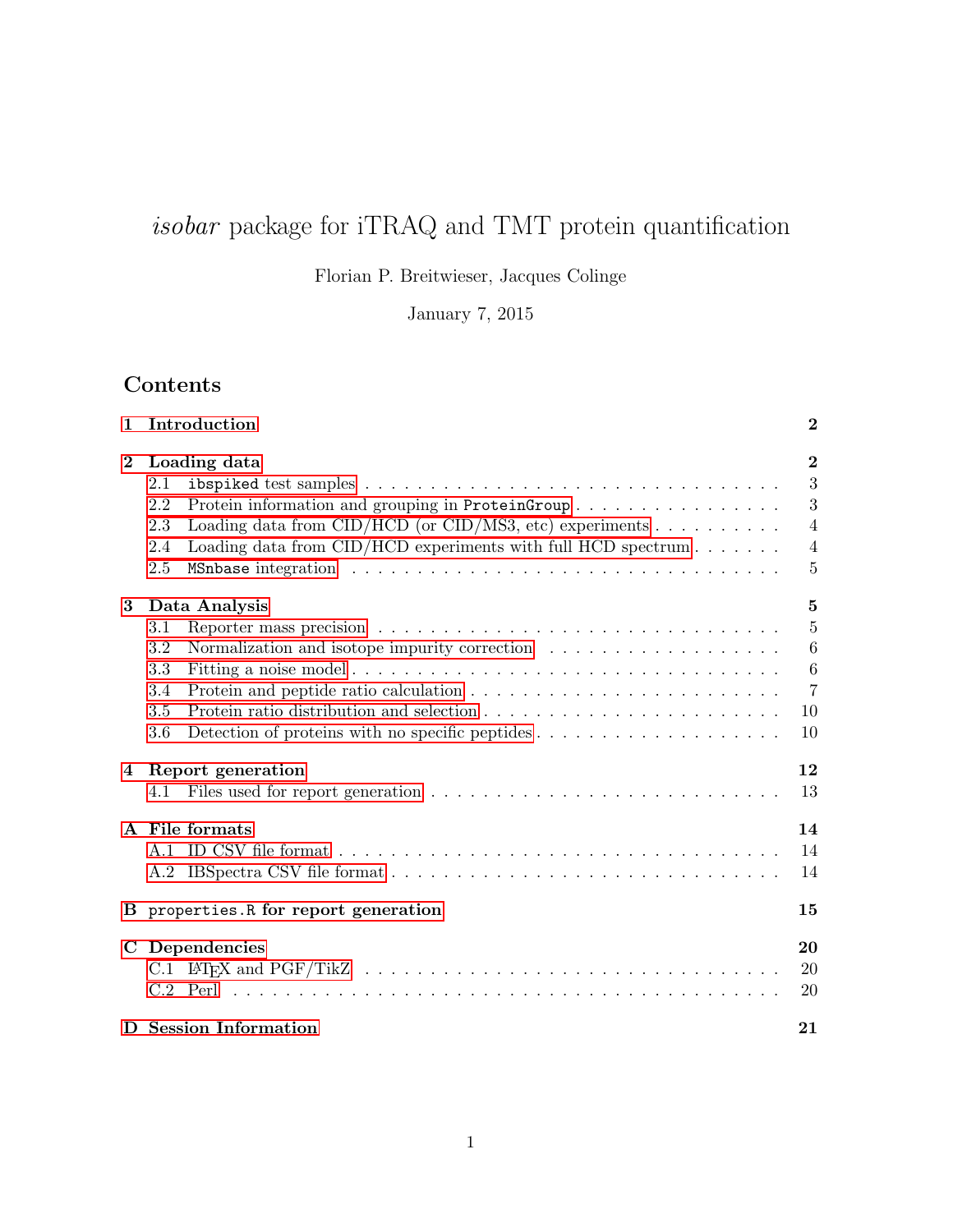## <span id="page-1-0"></span>1 Introduction

The isobar package is designed as an extensible and interactive environment for data analysis and exploration of data produced by Mass Spectrometry analysis of proteins and peptides labelled with isobaric tags, such as iTRAQ and TMT. isobar implements the theory presented in Breitwieser et al., Journal of Proteome Research 2011.

isobar allows analyzing iTRAQ 4plex and 8plex, and TMT 2plex and 6plex experiments representing them as IBSpectra objects. The respective classes are iTRAQ4plexSpectra, iTRAQ8plexSpectra, TMT2plexSpectra, TMT6plexSpectra and TMT10plexSpectra.

The first thing you need to do is load the package.

> library(isobar) ## load the isobar package

## <span id="page-1-1"></span>2 Loading data

isobar can read identifications and quantifications from tab-separated and MGF files. Perl scripts are supplied to generate a tab-separated version from the vendor formats of Mascot and Phenyx, see appendix [C.](#page-19-0) The format is simple and described in appendix [A.](#page-13-0) Experimental support for the mzIdentML format within R is also available - please contact the mantainer in case of problems.

- ID.CSV tab-separated file containing peptide-spectra matches and spectrum meta-information such as retention time, m/z and charge. Generated by parser scripts.
- MGF contains peak lists from which quantitative information on reporter tags are extracted. Must be centroided.
- **IBSPECTRA.CSV** tab-separated file containing the same columns as ID.CSV plus *quantitative* information extracted from MGF file - that means the reporter tag masses and intensities as additional columns.

readIBSpectra is the primary function to generate a IBSpectra object. The first argument is one of iTRAQ4plexSpectra, iTRAQ8plexSpectra, TMT2plexSpectra, TMT6plexSpectra and TMT10plexSpectra denotes the tag type and therefore class.

```
> ## generating IBSpectra object from ID.CSV and MGF
> ib <- readIBSpectra("iTRAQ4plexSpectra",list.files(pattern=".id.csv"),
+ list.files(pattern=".mgf"))
> ## write in tabular IBSPECTRA.CSV format to file
> write.table(as.data.frame(ib),sep="\t",row.names=F,
+ file="myexperiment.ibspectra.csv")
> ## generate from saved IBSPECTRA.CSV - MGF does not have to be supplied
> ib.2 <- readIBSpectra("iTRAQ4plexSpectra","myexperiment.ibspectra.csv")
```
In case the MGF file is very big, it can be advanteguous to generate a smaller version containing only meta- and quantitative information before import in R. On Linux, the tool grep is readily available.

egrep '^[A-Z]|^1[12][0-9]\.' BIG.mgf > SMALL.mgf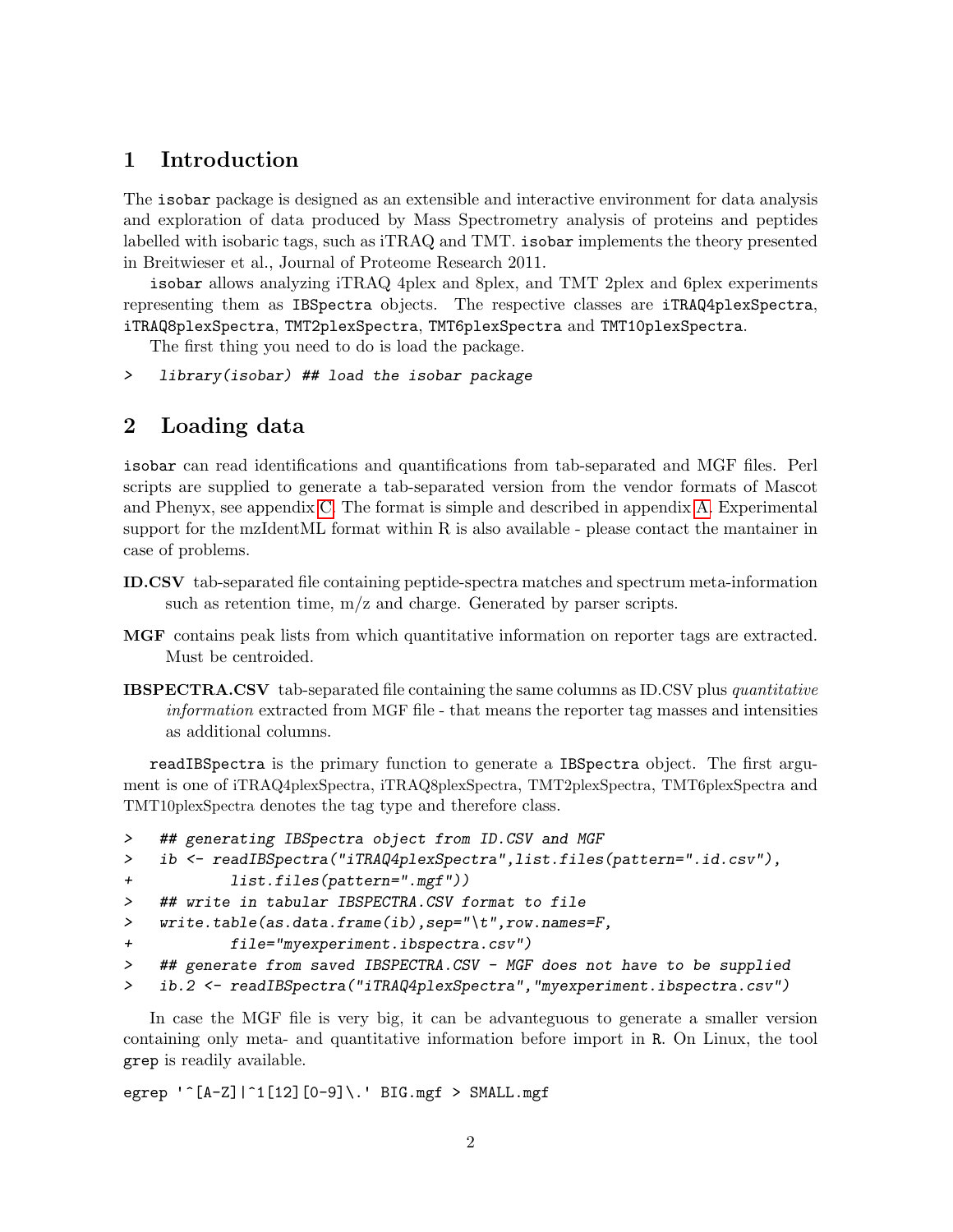#### <span id="page-2-0"></span>2.1 ibspiked test samples

The examples presented are based on the dataset ibspiked\_set1 which has been designed to test isobar's functionality and searched against the Swissprot human database with Mascot and Phenyx. ibspiked\_set1 is an iTRAQ 4-plex data set comprised of a complex background (albumin- and IgG-depleted human plasma) and spiked proteins. MS analysis was performed in ThermoFisher Scientific LTQ Orbitrap HCD instrument with 2D shotgun peptide separation (see original paper for more details). The samples used for each iTRAQ channel are as follows:

- Depleted human plasma background (>150 protein detected);
- Spiked-in proteins with the following ratios
	- $-$  CERU\_HUMAN (P00450) at concentrations  $1:1:1:1;$
	- $-$  CERU\_RAT (P13635) at concentrations  $1:2:5:10;$
	- CERU\_MOUSE (Q61147) at concentrations  $10:5:2:1$ .

A second data set with ratios 1:10:50:100 is available as ibspiked\_set2 from [http://](http://bininformatics.cemm.oeaw.ac.at/isobar) [bininformatics.cemm.oeaw.ac.at/isobar](http://bininformatics.cemm.oeaw.ac.at/isobar).

The Ceruplasmins have been selected as the share peptides. Hereafter, we load the data pacakage and the ceru protein IDs are identified via the protein.g function, which provides a mean to retrieve data from ProteinGroup objects. ProteinGroup is a slot of IBSpectra objects and contains informations on proteins and their grouping. See [2.2.](#page-2-1)

```
> data(ibspiked_set1)
```
- > ceru.human <- protein.g(proteinGroup(ibspiked\_set1),"CERU\_HUMAN")
- > ceru.rat <- protein.g(proteinGroup(ibspiked\_set1),"CERU\_RAT")
- > ceru.mouse <- protein.g(proteinGroup(ibspiked\_set1),"CERU\_MOUSE")
- > ceru.proteins <- c(ceru.human,ceru.rat,ceru.mouse)

#### <span id="page-2-1"></span>2.2 Protein information and grouping in ProteinGroup

When an ibspectra.csv is read, protein are grouped to identify proteins which have unique peptides. By default, only peptides with unique peptides are grouped.

The algorithm to infer protein groups works as follows:

- 1. Group proteins together which have been seen with exactly the same peptides (indistinguishableProteins) - these are the protein.g identifiers.
- 2. Create protein groups (proteinGroupTable):
	- (a) Define proteins with specific peptides as reporters (reporterProteins)
	- (b) Get proteins which are contained  $<sup>1</sup>$  $<sup>1</sup>$  $<sup>1</sup>$  by reporterProteins and group them below.</sup>
- 3. Create protein groups for proteins without specific peptides as above.

<span id="page-2-2"></span><sup>1</sup>That means these proteins have a subset of the peptides of the reporter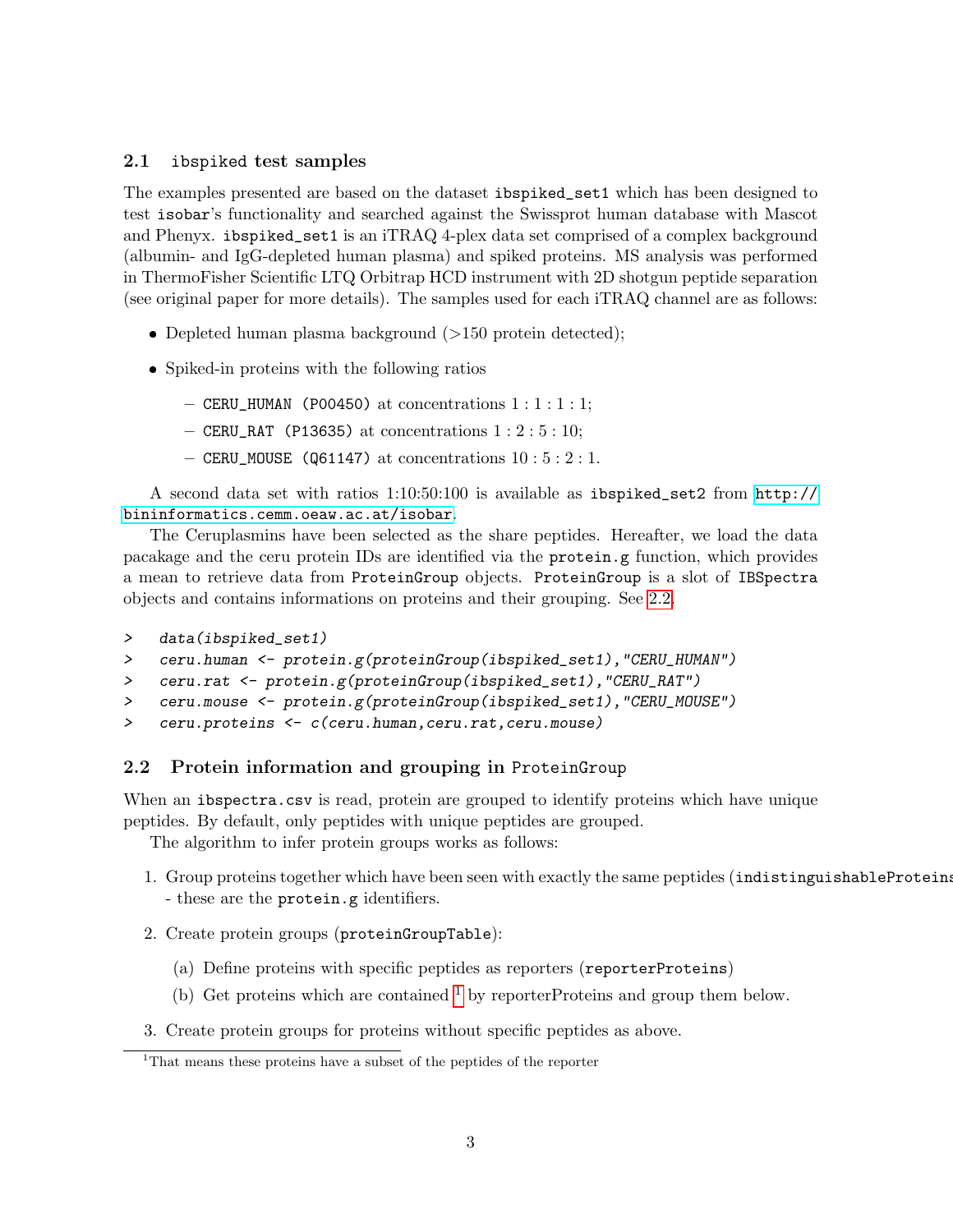#### <span id="page-3-0"></span>2.3 Loading data from  $\text{CID}/\text{HCD}$  (or  $\text{CID}/\text{MS3}$ , etc) experiments

A combined CID/HCD approach, in which for each precursor two fragmentation spectra are acquired, has proven useful to increase the number of identified and quantified peptide-spectrum matches. Usually, the reporter intensity information is taken from the HCD spectrum, and the peptide is identified based on the fragment ions in the CID spectrum.

To import these experiments, a comma-separated mapping file is needed, which contains the association from identification to quantification spectrum title.

#### Example mapping file (mapping.csv):

```
"hcd","cid"
"spectrum 1","spectrum 2"
"spectrum 3","spectrum 4"
```
By calling readIBSpectra with mapping.file="mapping.csv", the spectra titles in the id.file are matched to those in the peaklist.file. If the column names for the quantification and identification spectrum are not hcd and cid, resp., they can be set with the argument mapping=c(identification.spectrum="column name 1",quantification.spectrum="column name 2").

Example mapping file mapping2.csv:

```
"quant-spectrum-ms3","id-spectrum-ms2"
"spectrum 1","spectrum 2"
"spectrum 3","spectrum 4"
> readIBSpectra(...,
+ mapping.file="mapping2.csv",
+ mapping=c(identification.spectrum="id-spectrum-ms2",
+ quantification.spectrum="quant-spectrum-ms3")
+ )
```
The argument mapping.file can take multiple files as argument (which are read and concatenated), or a data.frame.

#### <span id="page-3-1"></span>2.4 Loading data from CID/HCD experiments with full HCD spectrum

If a full HCD spectrum was acquired, and both the HCD and CID spectrum are searched against a protein database, the argument id.file.domap to readIBSpectra can be used to merge both CID and HCD identifications:

```
> readIBSpectra("TMT6plexSpectra",
+ id.file="cid.identifications.csv",
+ peaklist.file="hcd.peaklist.mgf",
+ id.file.domap="hcd.identifications.csv",
+ mapping.file="mapping.csv",
+ ... \qquad \qquad \ldots+ )
```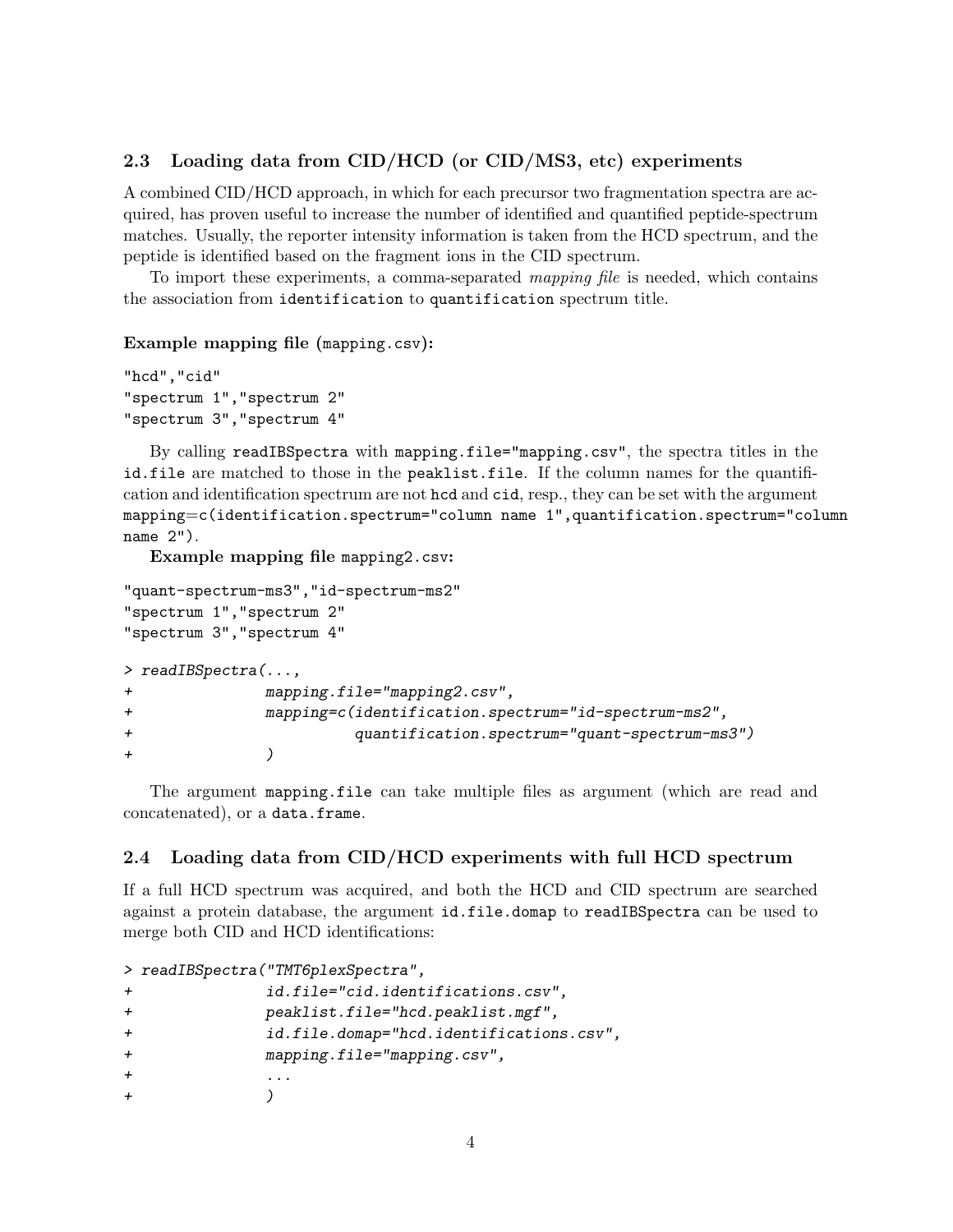Here, the CID (cid.identifications.csv) and HCD identifications (hcd.identifications.csv) are combined and mapped according to mapping.csv. Diverging identifications are discarded.

#### <span id="page-4-0"></span>2.5 MSnbase integration

MSnbase by Laurent Gatto provides data manipulation and processing methods for MS-based proteomics data. It provides import, representation and analysis of raw MS data stored in mzXML, mzML and mzData using the mzR package and centroided and un-centroided MGF peak lists. It allows to use and preprocess raw data whereas isobar requires centroided peak lists. In the future, the isobar class IBSpectra might be based on or replaced by MSnbase's class MSnSet. For now, methods for coercion are implemented:

```
> as(ibspectra,"MSnSet")
```
> as(msnset,"IBSpectra")

## <span id="page-4-1"></span>3 Data Analysis

#### <span id="page-4-2"></span>3.1 Reporter mass precision

The distribution of observed masses from the reporter tags can be used to visualize the precision of the MS setup on the fragment level and used to set the correct window for isolation.

The expected masses of the reporter tags are in the slot reporterTagMasses of the implementations of the IBSpectra class. The experimental masses are in the matrix mass of AssayData; they can also be accessed by the method reporterMasses(x).

```
> sprintf("%.4f",reporterTagMasses(ibspiked_set1)) ## expected masses
```

```
[1] "114.1112" "115.1083" "116.1116" "117.1150"
```

```
> mass <- assayData(ibspiked_set1)[["mass"]] ## observerd masses
> apply(mass,2,function(x) sprintf("%.4f",quantile(x,na.rm=TRUE,probs=c(0.025,0.975))))
```
114 115 116 117 [1,] "114.1110" "115.1081" "116.1115" "117.1148" [2,] "114.1116" "115.1087" "116.1120" "117.1153"

reporterMassPrecision provides a plot of the distribution.

> print(reporterMassPrecision(ibspiked\_set1))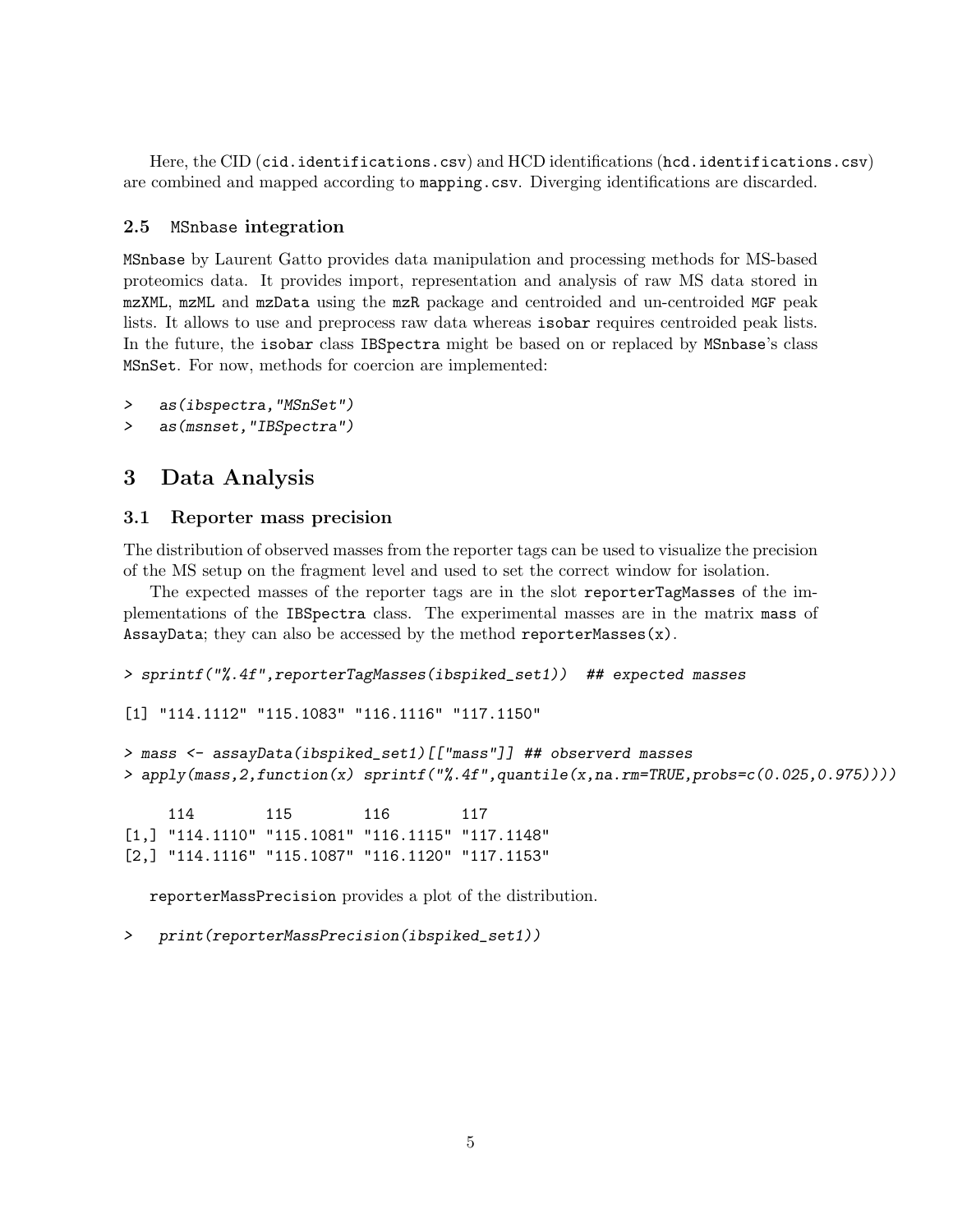

Figure 1: Reporter mass precision plot.

#### <span id="page-5-0"></span>3.2 Normalization and isotope impurity correction

Isotope impurity correction factors are supplied by labelling reagent manufacturers. Default values that can be modified by the user are available in isobar and corrections are obtained by simple linear algebra.

Due to differences between samples it is advisable to normalize data before further processing. By default, normalize corrects by a factor such that the median intensities in all reporter channels are equal.

See figure [2.](#page-6-1)

```
> ib.old <- ibspiked_set1
> ibspiked_set1 <- correctIsotopeImpurities(ibspiked_set1)
> ibspiked_set1 <- normalize(ibspiked_set1)
> par(mfrow=c(1,2))> maplot(ib.old,channel1="114",channel2="117",ylim=c(0.5,2),
+ main="before normalization")
> abline(h=1,col="red",lwd=2)
> maplot(ibspiked_set1,channel1="114",channel2="117",ylim=c(0.5,2),
        main="after normalization")
> abline(h=1,col="red",lwd=2)
```
#### <span id="page-5-1"></span>3.3 Fitting a noise model

A noise model is a approximation of the expected technical variation based on signal intensity. It is stable for a certain experimental setup and thus can be learned once. Noise is observed directly when comparing identical samples in multiple channels (1:1 iTRAQ/TMT sample) and we can use ibspiked\_set1 background proteins as a 1:1 sample. Therefore we exclude the ceruplasmins before fitting a noise model using NoiseModel. See figure [3.](#page-7-0)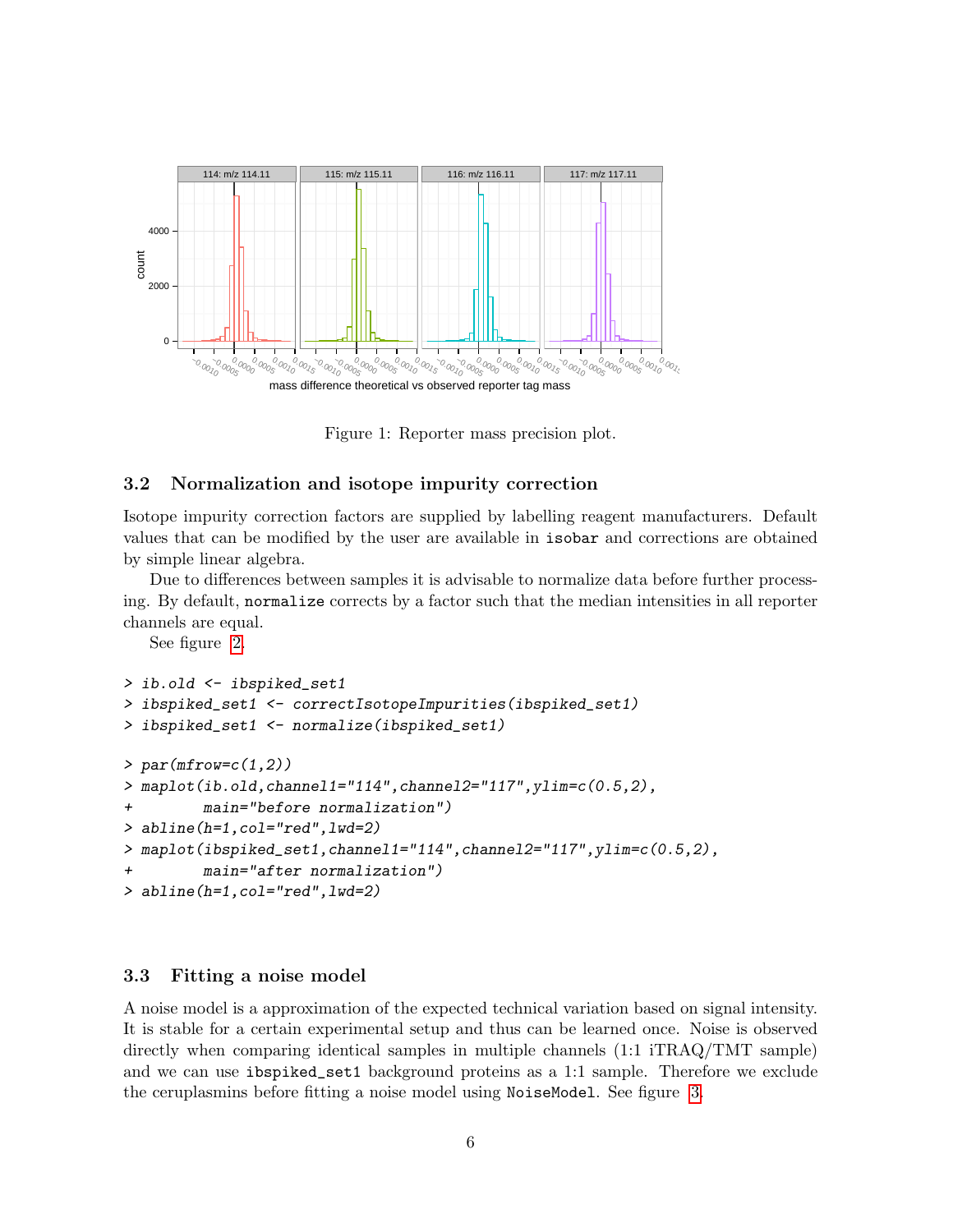

<span id="page-6-1"></span>Figure 2: Ratio versus intensity plots ('MA plots') before and after applying normalization.

#### > ib.background <- subsetIBSpectra(ibspiked\_set1,protein=ceru.proteins,direction="exclude") > noise.model <- NoiseModel(ib.background)

#### [1] 0.03423425 12.14500404 1.43708094

Though only recommended when sufficient data are available, a method exist for the estimation of a noise model without a 1:1 dataset. It takes longer time as it first computes all the protein ratios to shift spectrum ratios to 1:1. To examplify this procedure, we only take rat and mouse CERU proteins from ibspiked\_set1, see figure [3.](#page-7-0) The resultant noise model is a rough approximation only because of the very limitted data, see Breitwieser et al. Supporting Information, submitted, for a real example.

```
> ib.ceru <- subsetIBSpectra(ibspiked_set1,protein=ceru.proteins,
+ direction="include",
                           specificity="reporter-specific")
> nm.ceru <- NoiseModel(ib.ceru,one.to.one=FALSE,pool=TRUE)
3 proteins with more than 10 spectra, taking top 50.
[1] 0.0000000001 0.4473734214 0.2057470797
> maplot(ib.background,noise.model=c(noise.model,nm.ceru),
+ channel1="114", channel2="115", ylim=c(0.2,5),
+ main="95% CI noise model")
```
#### <span id="page-6-0"></span>3.4 Protein and peptide ratio calculation

estimateRatio calculates the relative abundance of a peptide or protein in one tag compared to another. It calculates a weighted average (after outlier removal) of the spectrum ratios. The weights are the inverse of the spectrum ratio variances. It requires a IBSpectra and NoiseModel object and definitions of channel1, channel2, and the protein or peptide. The result is channel2/channel1.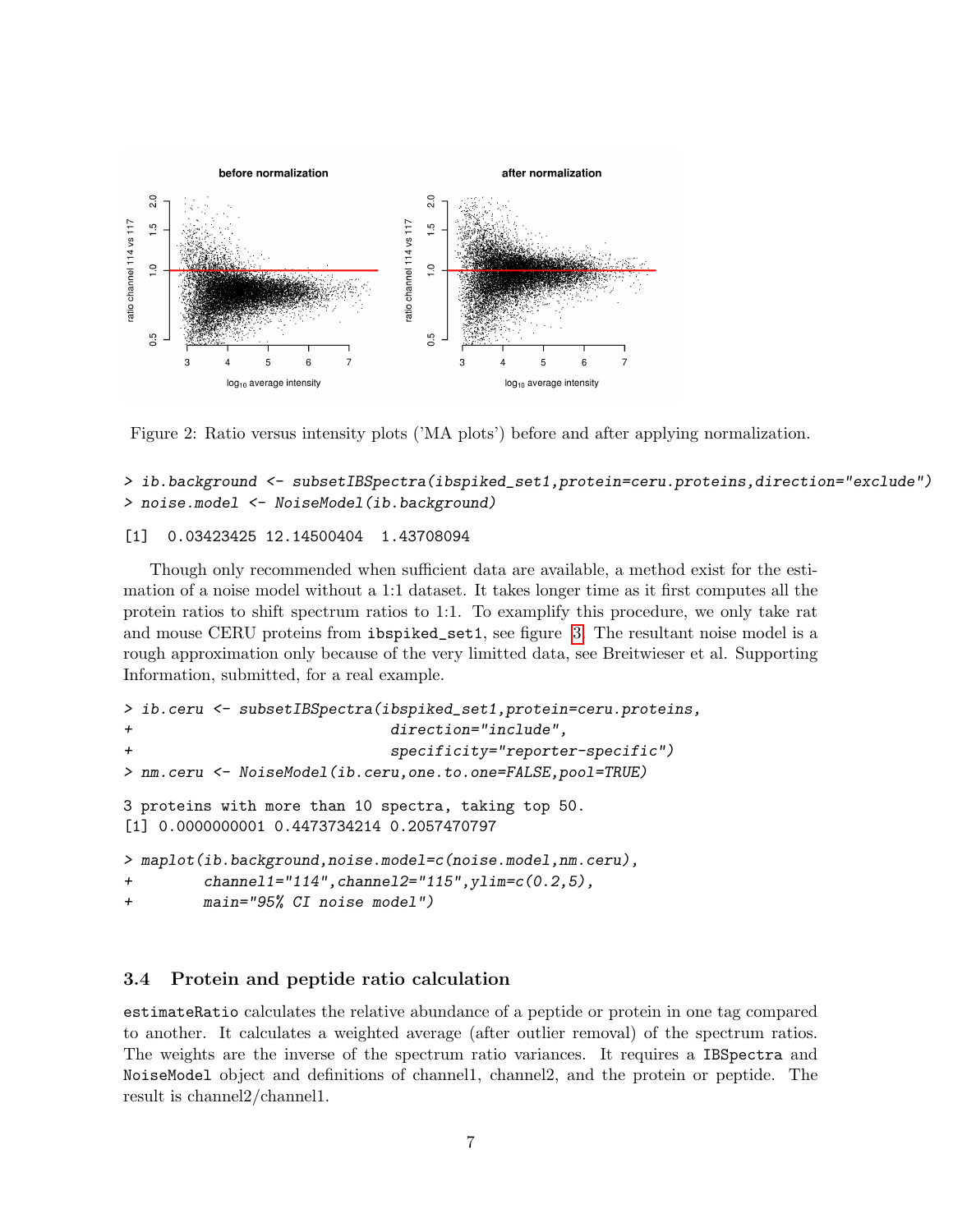

<span id="page-7-0"></span>Figure 3: Red lines denote the 95 % confidence interval as estimated by the noise model on background proteins. The blue line is estimated as non 1:1 noise model based on only spectra of CERU proteins.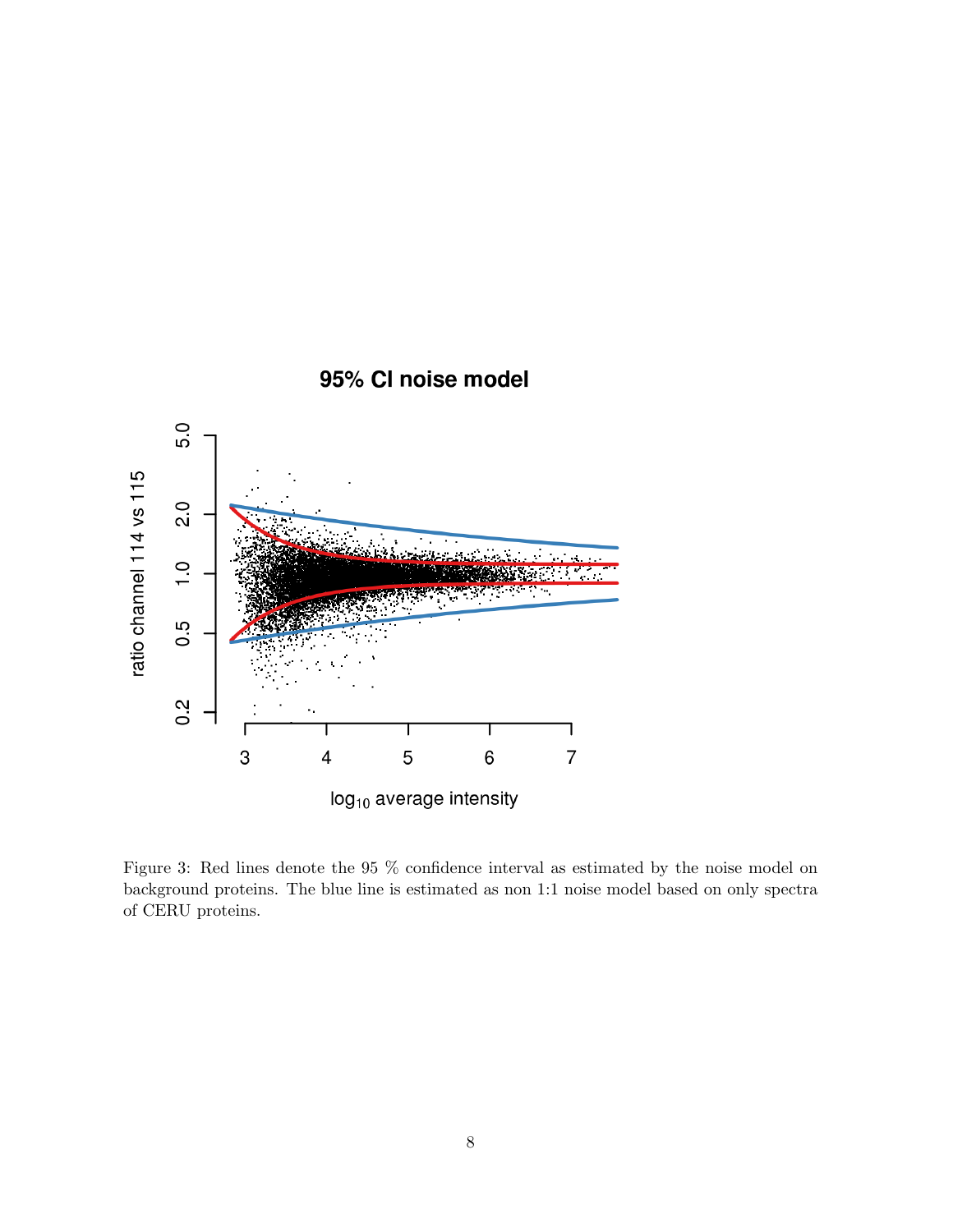```
> ## Calculate ratio based on all spectra of peptides specific
> ## to CERU_HUMAN, CERU_RAT or CERU_MOUSE. Returns a named
> ## numeric vector.
> 10^estimateRatio(ibspiked_set1,noise.model,
                channel1="114", channel2="115",
+ protein=ceru.proteins)['lratio']
  lratio
0.9276031
> ## If argument 'combine=FALSE', estimateRatio returns a data.frame
> ## with one row per protein
> 10^estimateRatio(ibspiked_set1,noise.model,
+ channel1="114",channel2="115",
+ protein=ceru.proteins,combine=FALSE)[,'lratio']
[1] 1.0446652 1.8324549 0.5074106
> ## spiked material channel 115 vs 114:
> ## CERU_HUMAN (P00450): 1:1
> ## CERU_RAT (P13635): 2:1 = 2
> ## CERU_MOUSE (Q61147): 5:10 = 0.5
>
> ## Peptides shared between rat and mouse
> pep.shared <- peptides(proteinGroup(ibspiked_set1),
+ c(ceru.rat,ceru.mouse),set="intersect",
+ columns=c('peptide','n.shared.groups'))
> ## remove those which are shared with other proteins
> pep.shared <- pep.shared$peptide[pep.shared$n.shared.groups==2]
> ## calculate ratio: it is between the rat and mouse ratios
> 10^estimateRatio(ibspiked_set1,noise.model,
+ channel1="114",channel2="115",
+ peptide=pep.shared)['lratio']
  lratio
```
0.6304827

When examining the global differences and differences in between classes, proteinRatios can be used. It is also suitable to inspect sample variability. The argument cl can be used to define class labels. If combn.method='interclass' or intraclass and summarize=TRUE, proteinRatios return a single summarized ratio across and within classes, resp..

```
> protein.ratios <- proteinRatios(ibspiked_set1,noise.model,cl=c("1","0","0","0"))
> ## defined class 114 and 115 as class 'T', 116 and 117 as class 'C'
> classLabels(ibspiked_set1) <- c("T","T","C","C")
> proteinRatios(ibspiked_set1,noise.model,protein=ceru.proteins,
               + cl=classLabels(ibspiked_set1),combn.method="interclass",
+ summarize=T)[,c("ac","lratio","variance")]
```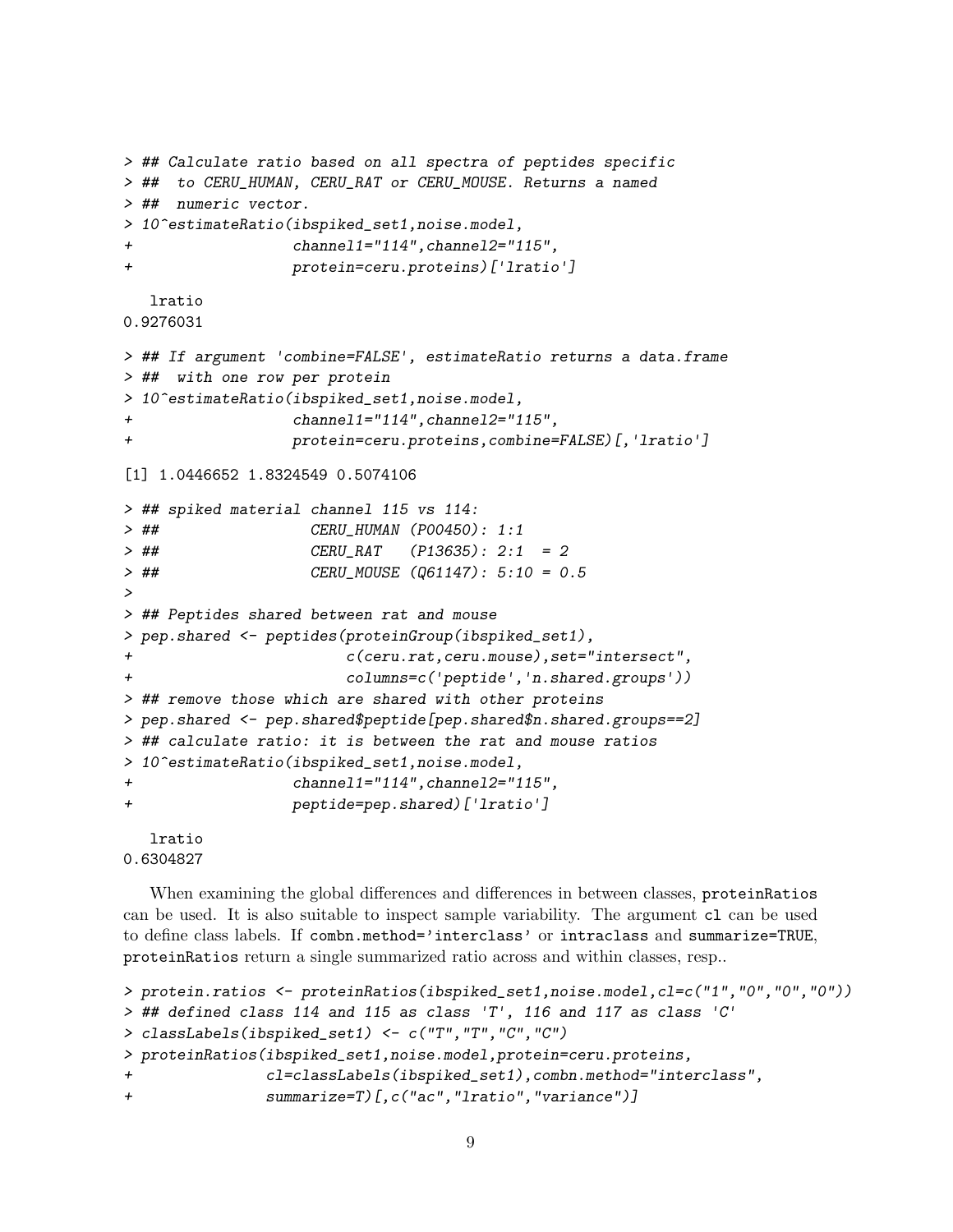```
ac lratio variance
1 P00450 0.00678429 0.0006185627
2 P13635 0.60024322 0.0512591413
3 Q61147 -0.56460030 0.0466327615
```
#### <span id="page-9-0"></span>3.5 Protein ratio distribution and selection

Protein ratio distributions can be calculated ideally on biological replicated. To examine differentially expressed proteins, both sample variability information (random protein ratios) as a fold-change constraint, and ratio precision can be used. For a experimental setup with biolgical replicates in the same experiment (but different channels), the distribution of biological variability can be learned by computing the ratios between the replicates. With no replicates available, one has the choice to (a) model the actual protein ratios and just select the most extreme ratios; (b) learn the distribution from a previous experiment; or (c) assume a standard Cauchy distribution with location 0 and scale 0.1, 0.05, and 0.025, which correspond with  $\alpha = 0.05$  roughly to fold changes of 4, 2, and 1.5.

A Cauchy distribution fits accurately this type of random protein ratio distribution: Cauchy is displayed in red, Gaussian in blue. In the case of ibspiked\_set1, the many 1:1 proteins provide us with adequate data to learn the random protein ratio distribution, however only of the technical variation.

```
> #protein.ratios <- proteinRatios(ibspiked_set1,noise.model)
> protein.ratiodistr.wn <- fitWeightedNorm(protein.ratios[,'lratio'],
+ weights=1/protein.ratios[,'variance'])
> protein.ratiodistr.cauchy <- fitCauchy(protein.ratios[,"lratio"])
```
Now, when supplying a ratiodistr parameter to estimateRatio and proteinRatios, sample and signal p-values are calculated, what we illustrate in the code below

```
> rat.list <-
+ estimateRatio(ibspiked_set1,noise.model=noise.model,channel1="114",channel2="115",
+ protein=reporterProteins(proteinGroup(ibspiked_set1)),combine=F,
+ ratiodistr=protein.ratiodistr.cauchy)
> rat.list[rat.list[,"is.significant"]==1,]
```
lratio variance var\_hat\_vk n.spectra n.na1 n.na2 p.value.rat P13635 0.2630333 0.007034405 9.690194e-05 240 0 0 9.364772e-04 Q61147 -0.2946405 0.000960107 8.301037e-07 139 0 0 4.822916e-22 p.value.sample is.significant P13635 0.02245261 1 Q61147 0.01973357 1

#### <span id="page-9-1"></span>3.6 Detection of proteins with no specific peptides

It is well known that MS analysis only reveals the presence of so-called protein groups, defined as sets of proteins identified by the same set of peptides. The protein that contains all the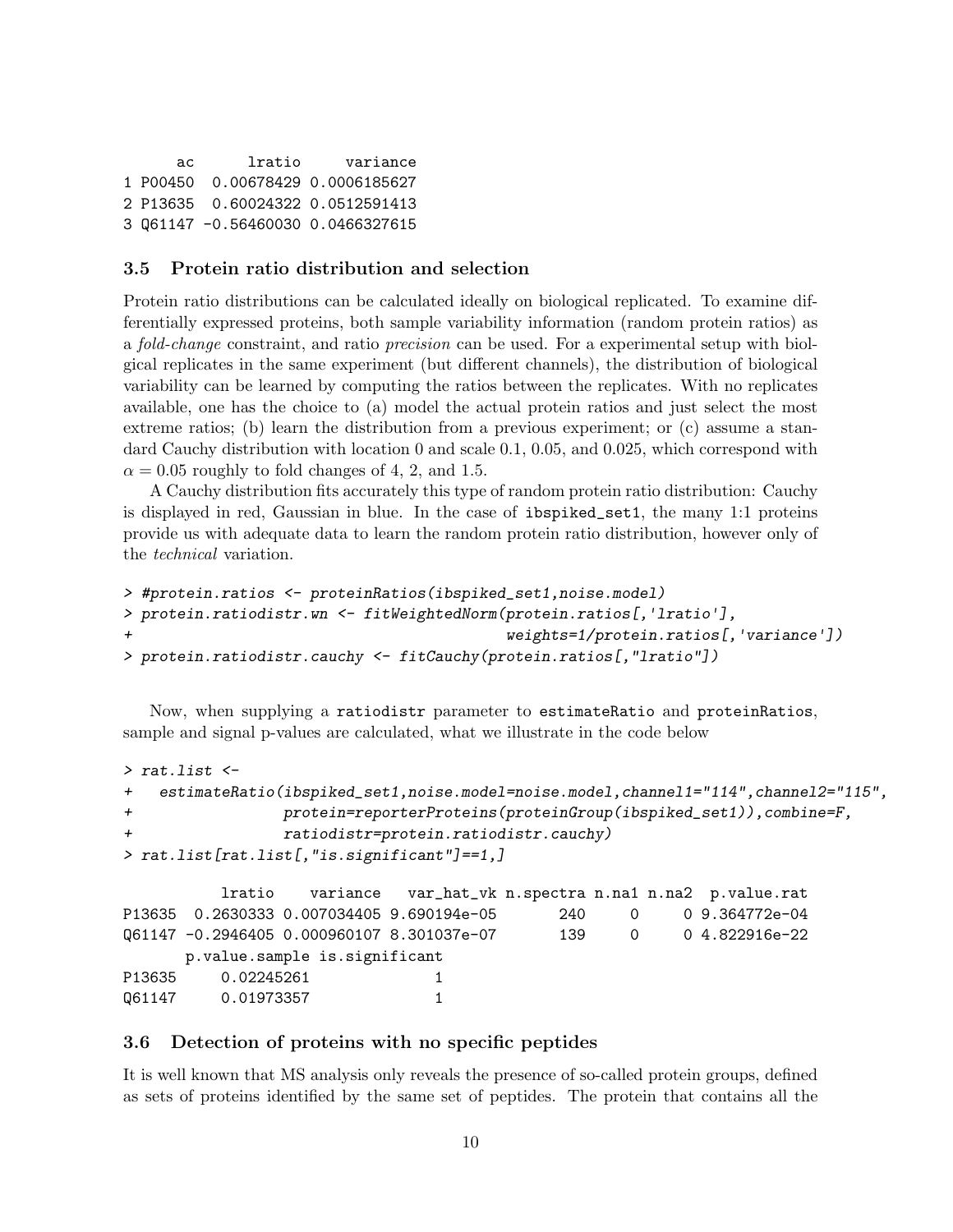```
> library(distr) # required library
> limits=seq(from=-0.5,to=0.5,by=0.001)
> curve.wn <- data.frame(x=limits,y=d(protein.ratiodistr.wn)(limits))
> curve.cauchy<-data.frame(x=limits,y=d(protein.ratiodistr.cauchy)(limits))
> g <- ggplot(data.frame(protein.ratios),aes(x=lratio)) +
+ geom_histogram(colour = "darkgreen", fill = "white",aes(y=..density..),
+ binwidth=0.02) + geom_rug() +
+ geom_line(data=curve.wn,aes(x=x,y=y),colour="blue") +
+ geom_line(data=curve.cauchy,aes(x=x,y=y),colour="red")
> print(g)
```


Figure 4: Histogram of all protein ratios in ibspiked\_set1. A fit with a Gaussian and Cauchy probability density function is shown in blue and red, respectively.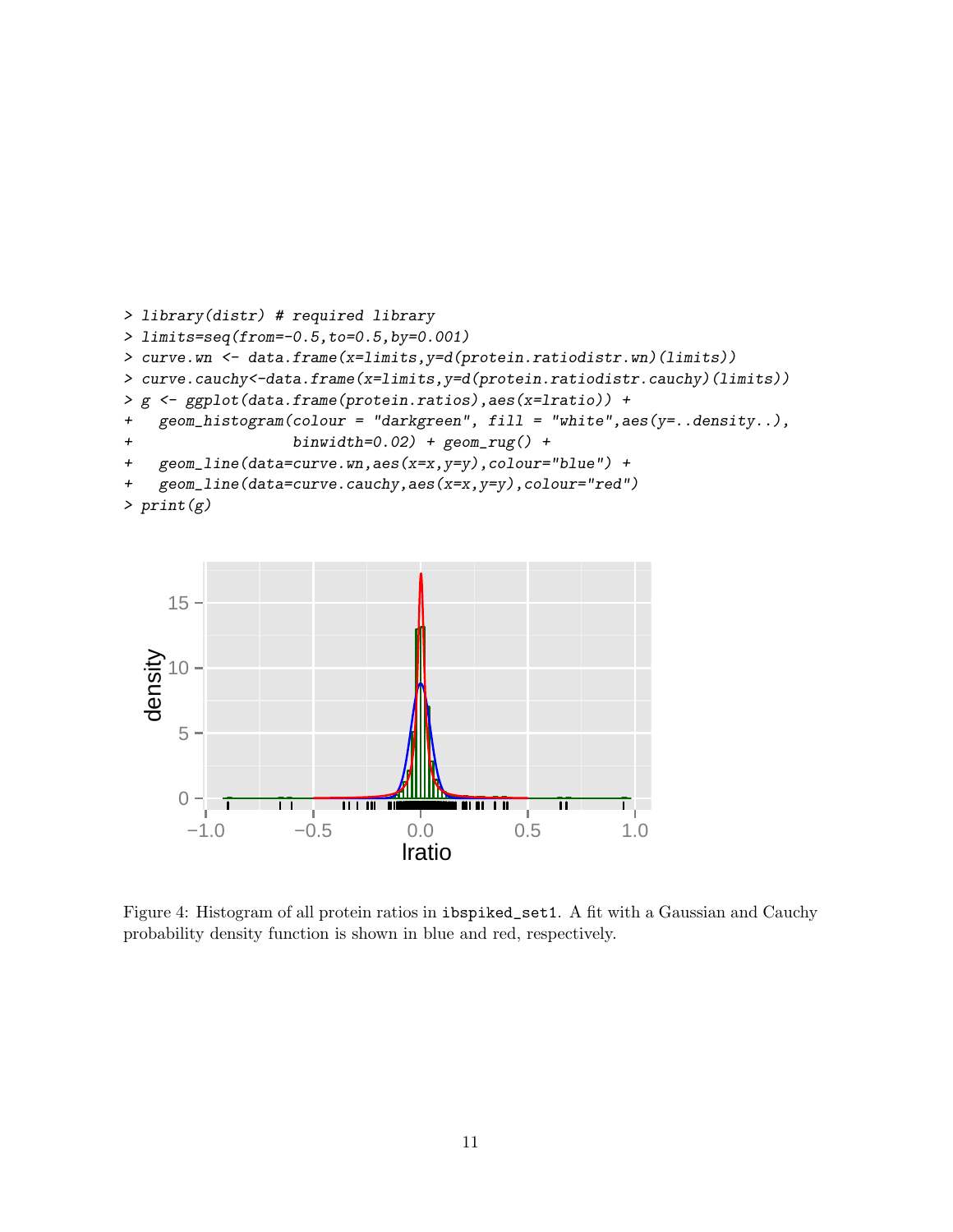peptides is the group reporter (there are possibly several group reporters) and if it has one specific peptide at least then its presence in the sample is certain. The status of the other proteins in the group is in general impossible to determine. When quantitative information is available, there is a potential to elucidate the structure of part of the protein groups.

In the example below, a subset IBSpectra object is created, containing only peptides shared between CERU RAT and CERU MOUSE, and those specific to CERU RAT.

> ## peptides shared between CERU\_RAT and CERU\_MOUSE have been computed before > pep.shared

```
[1] "AGLQAFFQVR" "DNEEFLESNK" "DTANLFPHK" "EMGPTYADPVCLSK"
 [5] "ETFTYEWTVPK" "GSLLADGR" "KGSLLADGR" "LYHSHVDAPK"
 [9] "NMATRPYSLHAHGVK" "RDTANLFPHK" "VFFEQGATR"
> ## peptides specific to CERU_RAT
> pep.rat <- peptides(proteinGroup(ibspiked_set1),protein=ceru.rat,
                   specificity="reporter-specific")
> ## create an IBSpectra object with only CERU_RAT and shared peptides
> ib.subset <- subsetIBSpectra(ibspiked_set1,
+ peptide=c(pep.rat,pep.shared),direction="include")
> ## calculate shared ratios
> sr <- shared.ratios(ib.subset,noise.model,
+ channel1="114",channel2="117",
+ ratiodistr=protein.ratiodistr.cauchy)
> sr
      reporter.protein protein2 ratio1 ratio1.var n.spectra.1 ratio2
lratio P13635 Q61147 0.946961 0.01468257 241 -6.173073e-06
      ratio2.var n.spectra.2
lratio 0.001755512 275
\mathbf{v}
```
<span id="page-11-0"></span>4 Report generation

isobar provides a rich interface for creating Excel and PDF reports for further analysis and quality control. The main entry function is create.reports. Alternatively the Rscript create\_reports.R can be used. It is located in the report folder of the isobar installation, and reads the properties from a file in the working directory.

The posible values are defined in the report/properties.R file in the isobar installation. To generate a report with standard properties the following code should do the trick:

> create.reports(type="iTRAQ4plexSpectra", + identifications="my.id.csv",peaklist="my.mgf")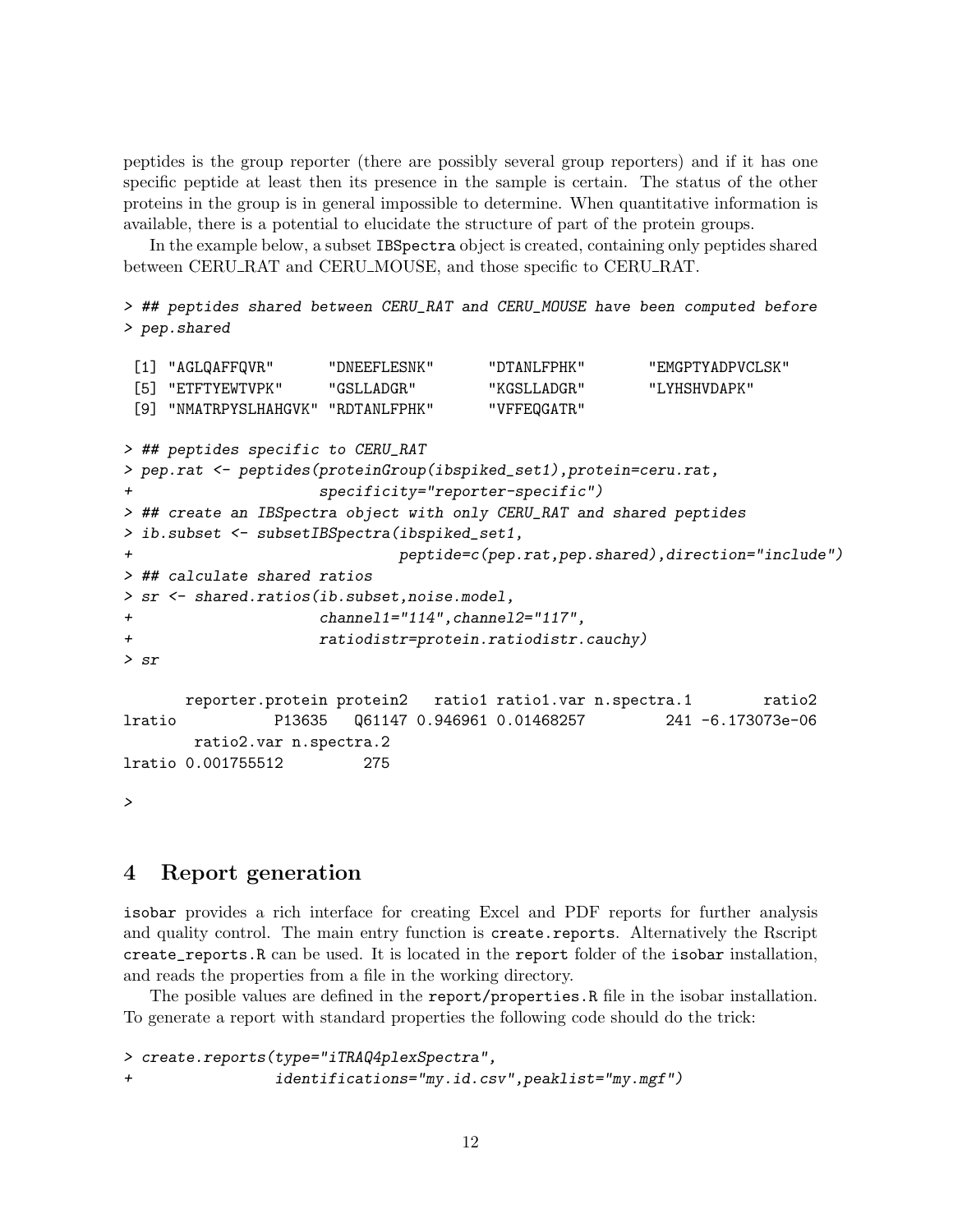> ## plot significantly different protein groups where 90% CI does not overlap

> ## CERU\_MOUSE and CERU\_RAT is detected, as expected.



Figure 5: Peptides of spiked ceruplasmins have significantly different ratios between groups. Group reporter consists of peptides specific to CERU\_RAT (P13635), group member are peptides shared between CERU\_RAT and CERU\_MOUSE (Q61147).

The properties can also be defined in a properties.R file which is located in the working directory. The properties are set in the following order:

- $\bullet$  'global' properties in ISOBAR-DIRECTORY/report/properties.R<sup>[2](#page-12-1)</sup>
- 'local' properies in WORKING-DIRECTORY/properties.R
- command line arguments to create\_reports.R or create.reports function

Appendix [B](#page-14-0) provides a syntax-highlighted version of the properties file supplied with isobar, which sets the default parameters and provides some help in the comments. The number of paramters which can be set may seem a lot at first, however most times only a few are needed.

For successful completion, LAT<sub>EX</sub>- for the PDF reports - and Perl - for the Excel reports need to be installed.

#### <span id="page-12-0"></span>4.1 Files used for report generation

```
> ## execute to find the path and file location in your installation.
```

```
> system.file("report",package="isobar") ## path
```

```
> list.files(system.file("report",package="isobar")) ## files
```
<span id="page-12-1"></span> $^{2}$ located in system.file('report','properties.R',package='isobar')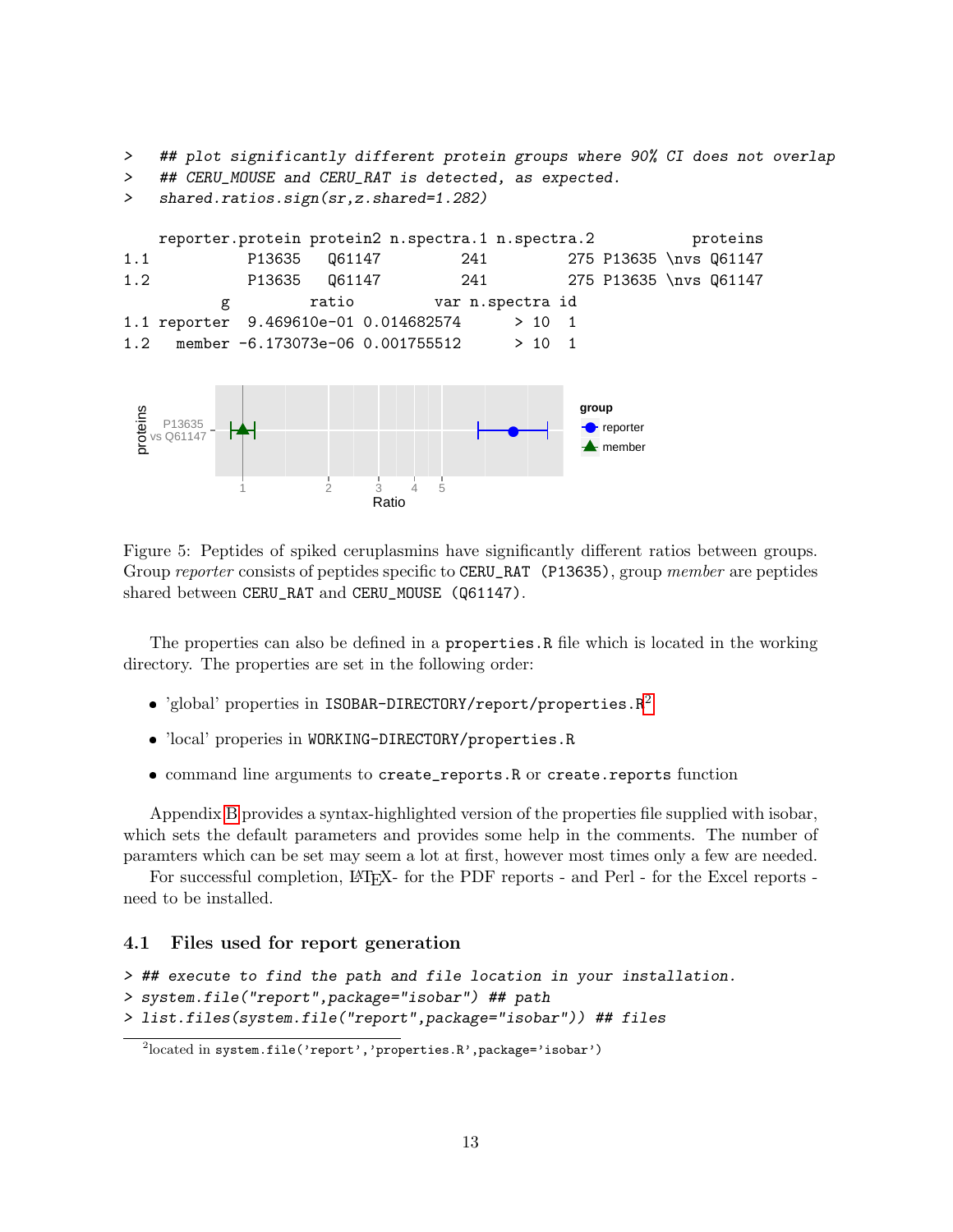create reports.R R script which can be used to create QC and PDF reports It initializes the environment, reads properties and calls Sweave on QC and DA Sweave files. Additionally it generates a Excel data analysis report by calling tab2xls.pl.

isobar-qc.Rnw Sweave file with quality control plots.

isobar-analysis.Rnw Sweave file for generating a data analysis report with the list of all protein ratios and list of significantly different proteins.

properties.R Default configuration for create\_reports.R. It is parsed as R code.

report-utils.R Helper R functions used in Sweave documents.

report-utils.tex Helper LAT<sub>EX</sub> functions used in Sweave documents.

## <span id="page-13-0"></span>A File formats

### <span id="page-13-1"></span>A.1 ID CSV file format

The Perl parsers create ID CSV files - identification information for all matched spectra without quantitative information. You can create your own parser, the resulting file should be tab-delimited and contain the following columns. Only bold columns are obligatory. The information is redundant - that means if a peptide may stem from two different proteins the information of the identification is repeated.

| accession            | Protein AC                      |
|----------------------|---------------------------------|
| peptide              | Peptide sequence                |
| modif                | Peptide modification string     |
| charge               | Charge state                    |
| theo.mass            | Theoretical peptide mass        |
| exp.mass             | Experimentally observed mass    |
| parent.intens        | Parent intensity                |
| $\rm retention.time$ | Retention time                  |
| spectrum             | Spectrum identifier             |
| search.engine        | Protein search engine and score |

#### <span id="page-13-2"></span>A.2 IBSpectra CSV file format

IBSpectra file format has the same columns as the ID CSV format and additionally columns containing the quantitation information, namely Xtagname mass and Xtagname ions, for mass and intensity of each tag tagname. Below an example of the further columns for an iTRAQ 4plex IBSpectra.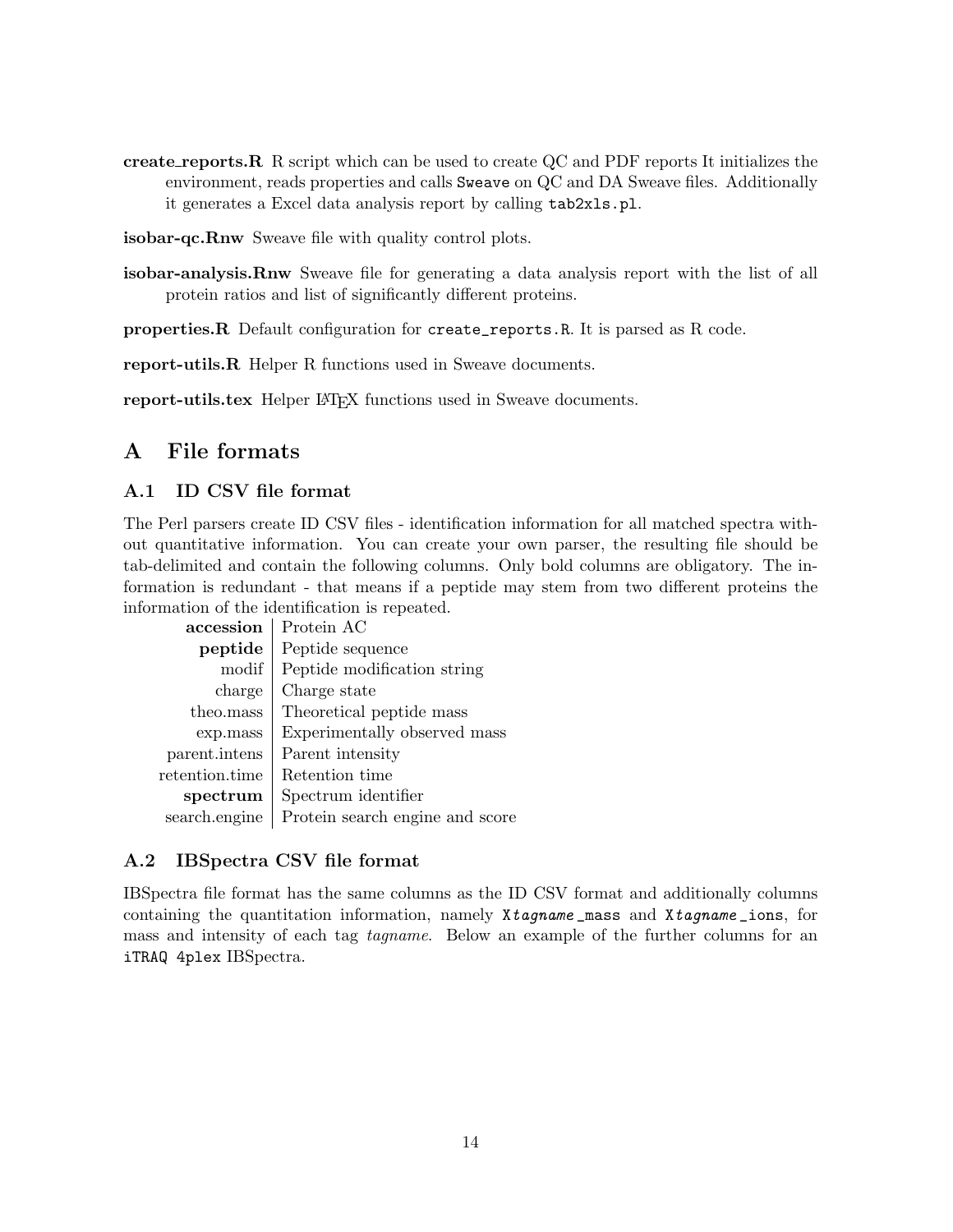| $X114$ <sub>mass</sub> | reporter ion mass      |
|------------------------|------------------------|
| $X115$ <sub>mass</sub> | reporter ion mass      |
| $X116$ _mass           | reporter ion mass      |
| $X117$ _mass           | reporter ion mass      |
| X114_ions              | reporter ion intensity |
| X115_ions              | reporter ion intensity |
| X116_ions              | reporter ion intensity |
| X117_ions              | reporter ion intensity |

## <span id="page-14-0"></span>B properties.R for report generation

```
##
## Isobar properties .R file
## for automatic report generation
##
## It is standard R code and parsed using sys. source
# ####################################################################
## General properties
## Report type: Either 'protein' or 'peptide'
# report . level =" peptide "
report . level =" protein "
# attr ( report .level ," allowed . values ") <- c(" protein " ," peptide ")
## Isobaric tagging type. Use one of the following:
# type='iTRAQ4plexSpectra'
# type = ' iTRAQ8plexSpectra '
# type = ' TMT2plexSpectra '
# type = ' TMT6plexSpectra '
type = NULL
# attr (type ," allowed . values ") <- IBSpectraTypes ()
isotope . impurities = NULL
correct . isotope . impurities = TRUE
## Name of project , by default the name of working directory
## Will be title and author of the analysis reports.
name = basename ( getwd ())
author = paste0("isobar<sub>U</sub>R<sub>U</sub>package<sub>U</sub>", packageDescription("isobar")$ Version)
## specifes the IBSpectra file or object
## - can be a data.frame (e.g. ibspectra=as.data.frame(ibspiked_set1))
## - if it is a character string , it is assumed to be a file
## - if it ends on .rda, then it is assumed to be a R data object
## - if it does not exists , then it is may generated based on
## the peaklist and identifications properties
ibspectra=paste (name, "ibspectra.csv", sep=".")
## When replicates or 'samples belonging together' are analyzed, a
## ProteinGroup object based on all data should be constructed
## beforehand. This then acts as a template and a subset is used.
protein . group . template = NULL
```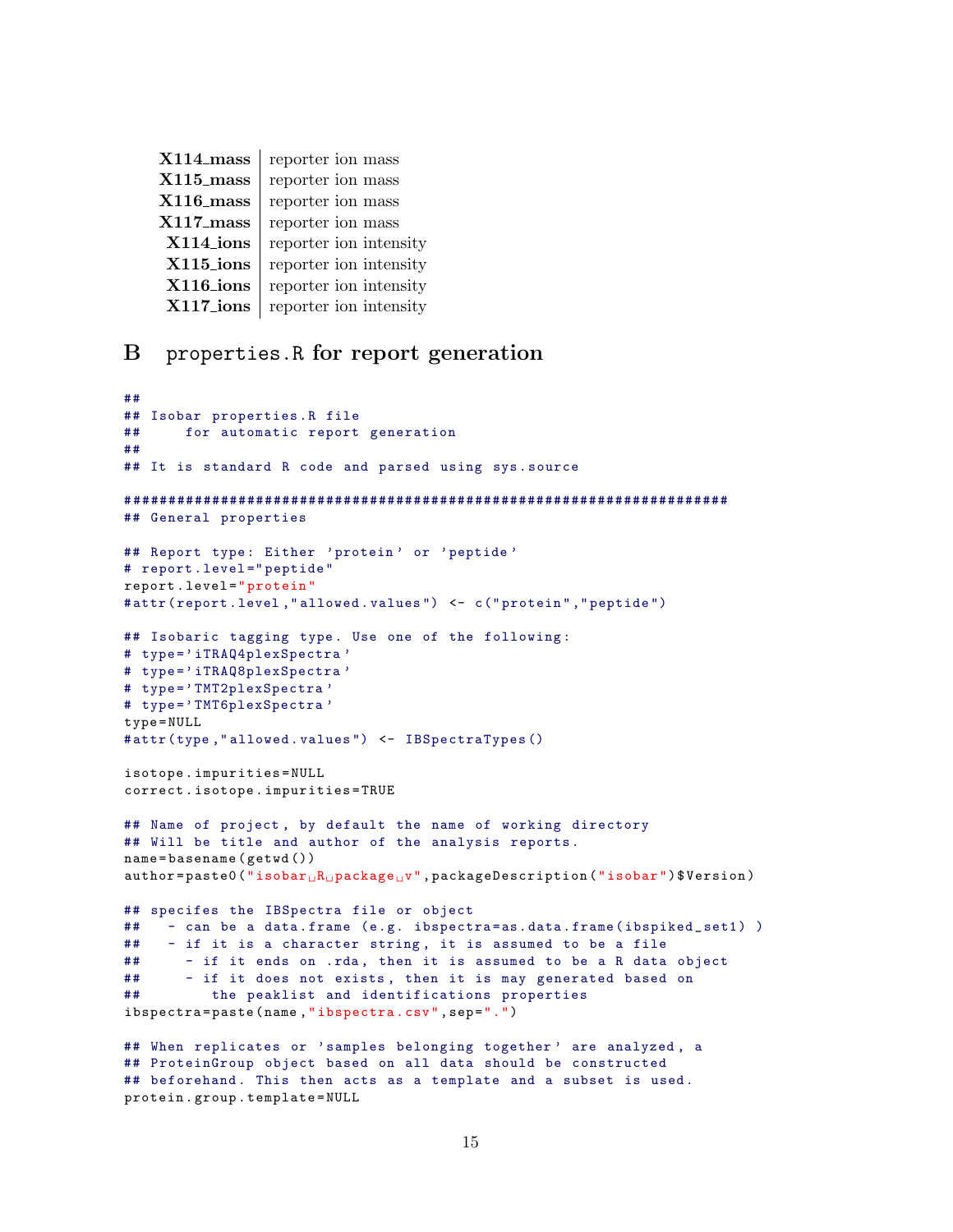```
## Via database or internet connection , informations on proteins ( such
## as gene names and length) can be gathered. protein.info.f defines
## the function which takes a ProteinGroup object as argument
protein . info . f= getProteinInfoFromTheInternet
## Where should cached files be saved? Will be created if it does not
## exist
# cachedir ="."
cachedir =" cache "
## Regenerate cache files? By default, chache files are used.
regen = FALSE
## An ibspectra object can be generated from peaklists and
## identifications .
## peaklist files for quantitation , by default all mgf file in
## directory
peaklist = list . files ( pattern ="*\\. mgf$")
## id files, by default all id.csv files in directory
identifications=list.files(pattern="*\\.id.csv$")
## mapping files , for data quantified and identified with different but
## correspoding spectra. For example corresponding HCD-CID files.
## masses and intensities which are outside of the 'true' tag mass
## +/- fragment . precision /2 are discarded
fragment . precision =0.01
## filter mass outliers
fragment . outlier . prob =0.001
## Additional arguments of readIBSpectra can be set here
## decode . titles should be set to TRUE for Mascot search results
## as Mascot encodes the spectrum title (e.g. space -> %20)
readIBSpectra . args = list (
    mapping.file=NULL,
    decode . titles = FALSE
\lambda# ####################################################################
## Quantification properties
normalize = TRUE
# if defined , normalize . factors will be used for normalization
normalize . factors = NULL
normalize . channels = NULL
normalize . use . protein = NULL
normalize . exclude . protein = NULL
normalize . function = median
normalize na rm = FAISTEpeptide . specificity = REPORTERSPECIFIC
use . na = FALSE
## the parameter noise . model can be either a NoiseModel object or a file name
```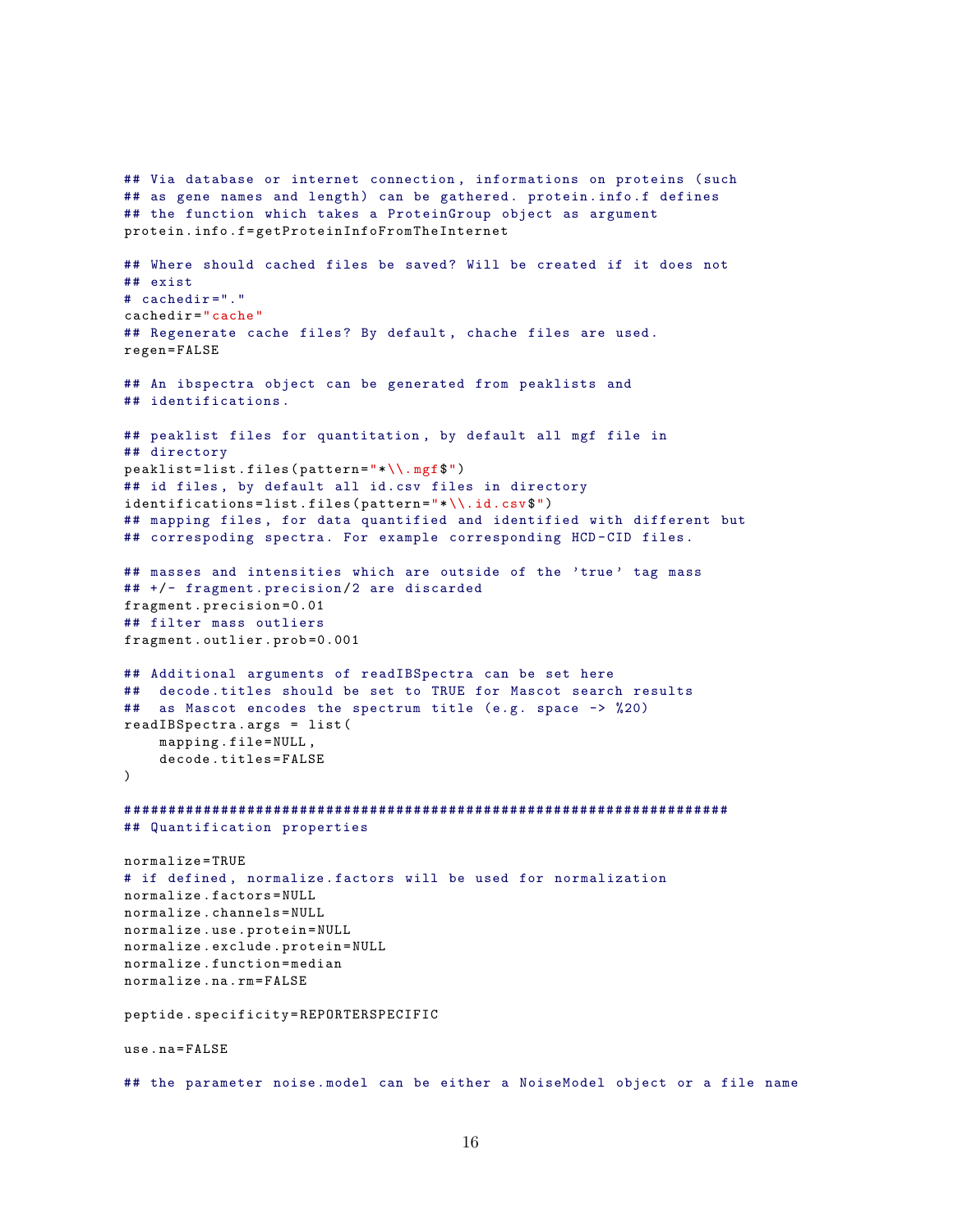```
data (noise.model.hcd)
noise . model = noise . model . hcd
## If it is a file name, a noise model is estimated as non one-to-one
## and saved into the file. otherwise, the noise model is loaded from
## the file
# noise . model =" noise . model .rda"
## Define channels for creation of a noise model , ideally a set of
## channels which are technical replicates .
noise . model . channels = NULL
## If noise . model .is. technicalreplicates is FALSE , the intensities
## are normalized for protein means, creating artifical technical
## replicates. For this procedure, only proteins with more than
## noise . model . minspectra are considered .
noise . model . is . technicalreplicates = FALSE
noise . model . minspectra =50
## class labels . Must by of type character and of same length as
## number of channels I. e. 4 for iTRAQ 4plex , 6 for TMT 6 plex Example
## for iTRAQ 4plex:
## Class definitions of the isobaric tag channels .
## A character vector with the same length as channels
## (e.g. 4 for iTRAQ 4plex, 6 for TMT 6plex)
## Example for iTRAQ 4plex:
# class . labels =as. character (c(1 ,0 ,0 ,0))
# class . labels =c(" Treatment " ," Treatment " ," Control " ," Control ")
## Also names are possible - these serves as description in the report
## and less space is used in the rows
# class . labels =c(" Treatment "="T" ," Treatment "="T" ," Control "="C" ," Control "="C")
class . labels = NULL
## The following definitions define which ratios are calculated.
## summarize ratios with equal class labels , set to TRUE when replicates are used
summarize = FALSE
## combn. method defines which ratios are calculated - versus a channel or a class,
## all the ratios within or across classes , or all possible combinatioins .
## When summarize=TRUE is set, use "interclass", "versus.class", or "intraclass"
# combn.method="global"
# combn . method =" versus . class "
# combn.method="intraclass"
# combn.method="interclass"
combn . method =" versus . channel "
vs . class = NULL
cmbn = NULL
## Arguments given to 'proteinRatios ' function . See ? proteinRatios
ratios . opts = list (
    sign . level . sample =0.05 ,
    sign . level . rat =0.05 ,
    groupspecific . if . same . ac = TRUE )
```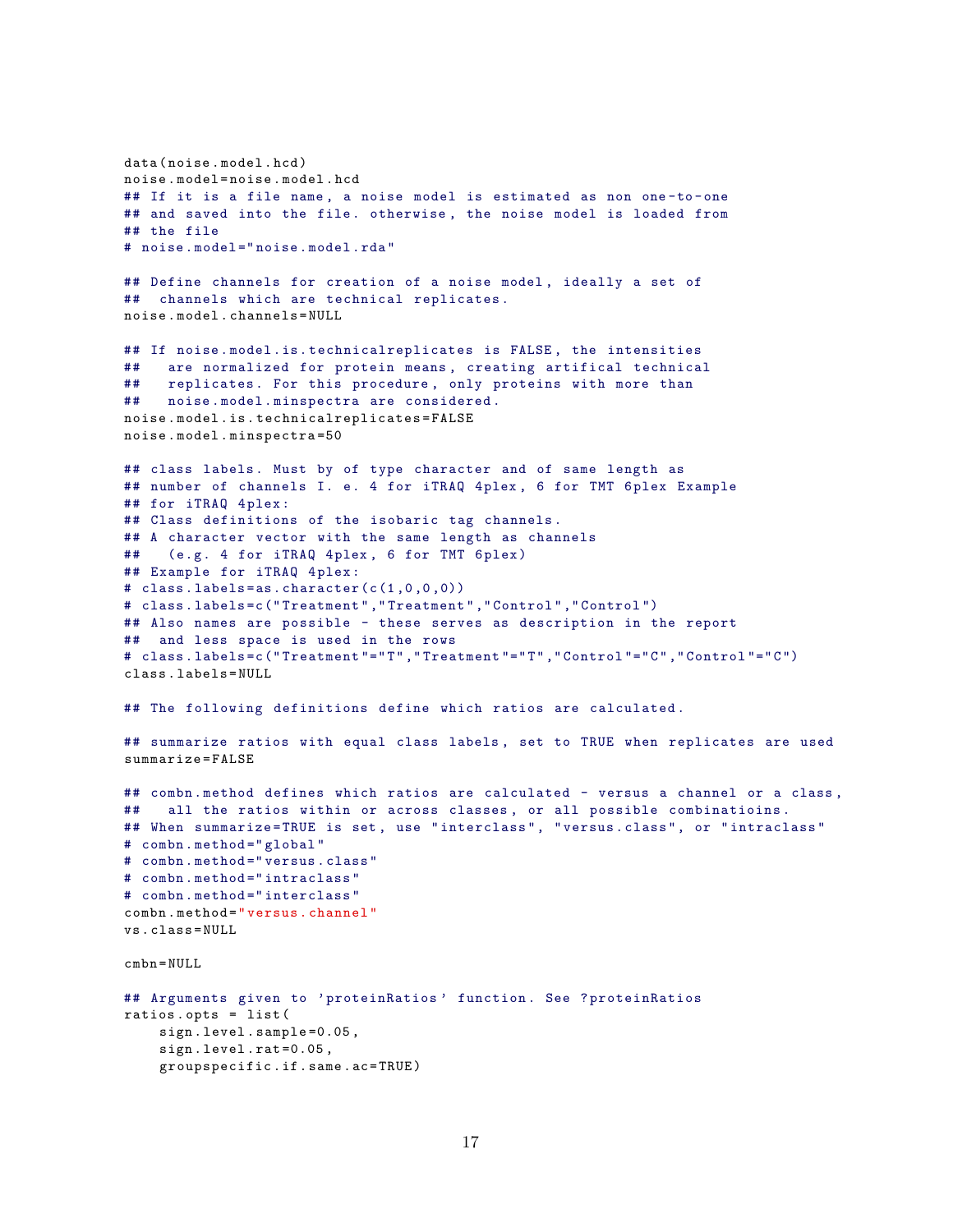```
quant .w . grouppeptides = c ()
min . detect = NULL
preselected = c ()
### Biological Variability Ratio Distribution options
## ratiodistr can be set to a file or a 'Distribution object. ' If
## NULL, or the specified file is not existent, the biological
## variability of ratios is estimated on the sample at hand and
## written to cachedir/ratiodistr.rda or the specified file.
ratiodistr = NULL
## Ideally , when the biological variability is estimated for the
## sample at hand, a biological replicate is present (/ie/ same class
## defined in class labels). Classes can also be assigned just for
## estimation of the ratio distribution , /eg/ to choose biologically
## very similar samples as pseudo replicates .
ratiodistr . class . labels = NULL
## Function for fitting. Available: fitCauchy, fitTlsd
ratiodistr . fitting .f = fitCauchy
## Use symetrical ratios - i.e. for every ratio r add a ratio -r
## prior to fitting of a distribution
ratiodistr . symmetry = TRUE
## If defined, use z-score instead of ratio distribution
# zscore . threshold =2.5
zscore . threshold = NULL
# ###################################################################
## PTM properties
## PhosphoSitePlus dataset which can be used to annotate known
## modification sites. Download site:
## http :/ /www. phosphosite .org/ staticDownloads .do
phosphosite . dataset <- NULL
## Modification to track. Use 'PHOS' for phosphorylation.
# ptm <- c('ACET','METH','UBI','SUMO', 'PHOS')
ptm <- NULL
## file name of rda or data . frame with known modification sites
## gathered with ptm.info.f. defaults to 'cachedir/ptm.info.rda'
ptm . info <- NULL
## Function to get PTM modification sites from public datasets
# ptm. info .f <- getPtmInfoFromNextprot
# ptm. info .f <- function (...)
     getPtmInfoFromPhosphoSitePlus (..., modification = " PHOS ")
# ptm. info .f <- function (...)
# getPtmInfoFromPhosphoSitePlus (... , modification =ptm)
ptm . info .f <- getPtmInfoFromNextprot
```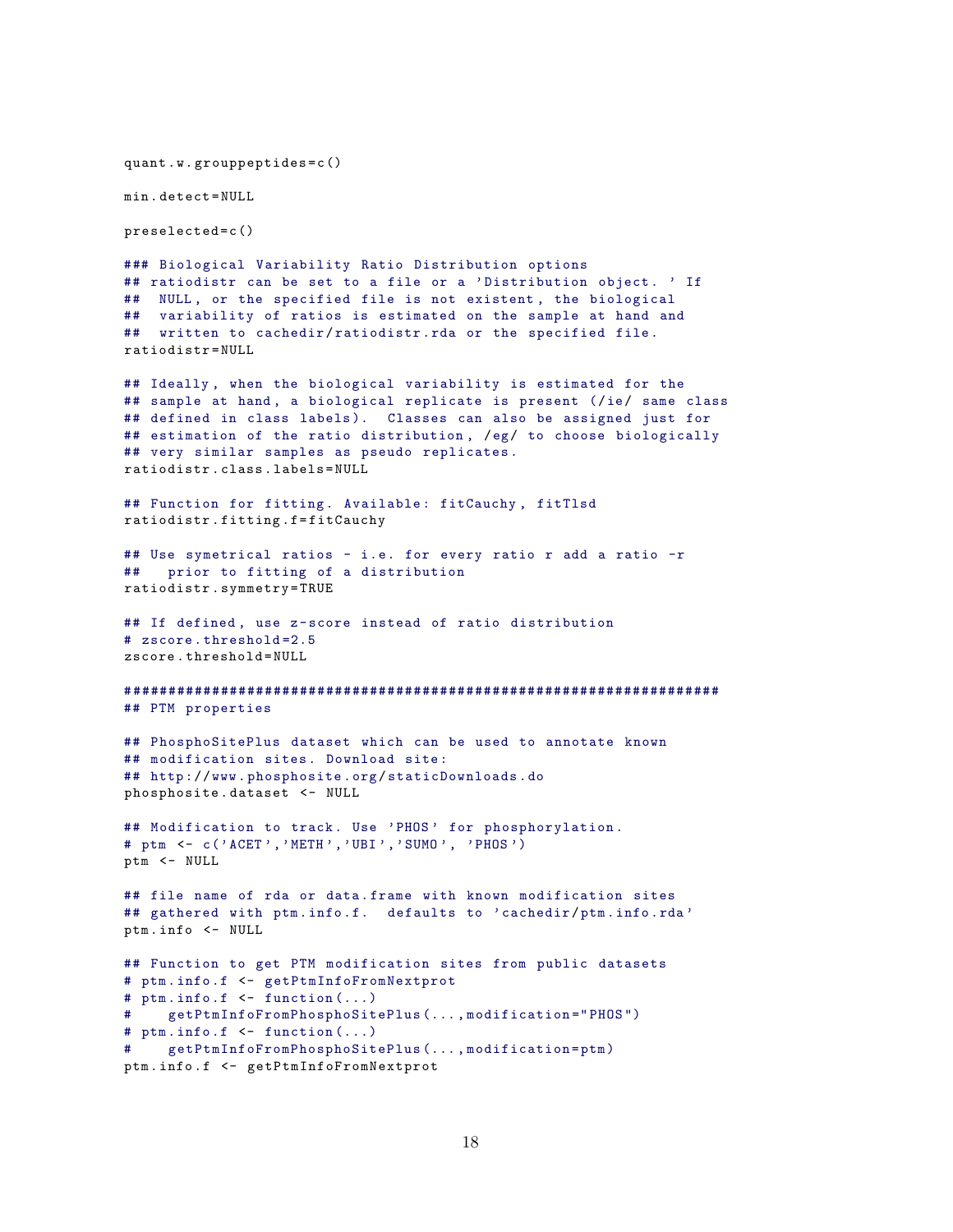```
## A protein quantification data . frame ( generated with
## 'proteinRatios '). The ratio and variance are used to correct the
## observed modified peptide ratios Needs to have the experimental
## setup as the modified peptide experiment
correct . peptide . ratios . with <- NULL
## The correlation between peptide and protein ratios defines the
## covariance
## Var( ratio m) = Var( ratio mp) + Var( ratio p)
## + 2 * Cov( ratio mp , ratio p),
## Cov(ratio mp, ratio p) = 2 * cor * Sd(ratio mp) * Sd(ratio p),
## with m = modifcation , mp = modified peptide , p = protein
peptide . protein . correlation <- 0
## quantification table whose columns are attached to the XLS
## quantification table
compare . to . quant <- NULL
# ####################################################################
## Report properties
write . qc . report = TRUE
write . report = TRUE
write . xls . report = TRUE
## Use name for report , ie NAME . quant . xlsx instead of
## isobar - analysis . xlsx
use . name . for . report = TRUE
## PDF Analysis report sections: Significant proteins and protein
## details
show . significant . proteins = FALSE
show . protein . details = TRUE
### QC REPORT OPTIONS ###
#qc. maplot. pairs=FALSE # plot one MA plot per tag (versus all others)
qc . maplot . pairs = TRUE # plot MA plot of each tag versus each tag
### XLS REPORT OPTIONS ###
## Spreadsheet format: Either 'xlsx' or 'xls'
# spreadsheet . format =" xlsx "
spreadsheet . format =" xlsx "
## XLS report format 'wide ' or 'long '.
## 'wide ' format outputs ratios in separate columns of the same record
## (i.e. one line per protein )
## 'long' format outputs ratios in separate records (i.e. one line per
## ratio )
# xls.report.format="wide"
xls . report . format =" long "
## XLS report columns in quantification tab
## possible values: ratio, is. significant, CI95.1ower, CI95.upper,
```

```
19
```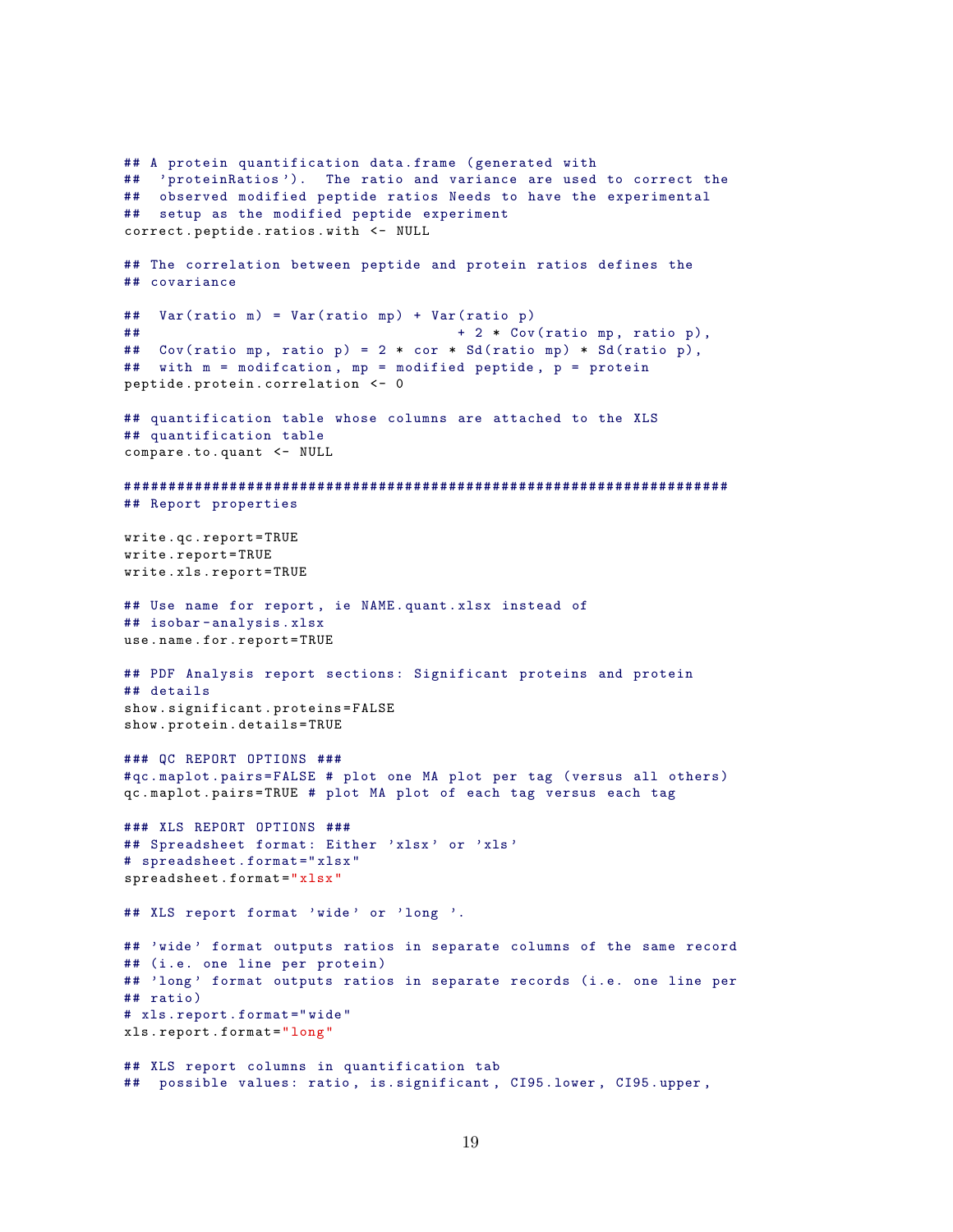```
## ratio . minus .sd , ratio . plus .sd ,
## p. value .ratio , p. value .sample , n.na1 , n.na2 ,
## log10 .ratio , log10 . variance ,
## log2 .ratio , log2 . variance
## only for summarize = TRUE : n.pos , n.neg
xls . report . columns <- c (" ratio ","is. significant "," ratio . minus .sd",
                        " ratio . plus .sd","p. value . ratio ","p. value . sample ",
                        " log10 . ratio "," log10 . variance ")
# ####################################################################
## Etc
sum . intensities = FALSE
datbase="Uniprot"
scratch=list()
##
# compile LaTeX reports into PDF files
compile = TRUE
# zip final report files into archive
zip = FALSE
# warning level (see 'warn' in ? options)
warning . level =1
# ##########################################################
## Novel options
shrink . mean = TRUE
use .t . stat = TRUE
```
## <span id="page-19-0"></span>C Dependencies

## <span id="page-19-1"></span> $C.1$  LAT<sub>F</sub>X and PGF/TikZ

LATEX is a high-quality typesetting system; it includes features designed for the production of technical and scientific documentation. It is available as free software<sup>[3](#page-19-3)</sup>. PGF is a T<sub>E</sub>X macro package for generating graphics It comes with a user-friedly syntax layer called TikZ<sup>[4](#page-19-4)</sup>.

LATEX is used for creating PDF analysis reports, with the PGF package creating the graphics. Go to <http://www.latex-project.org> to get information on how to download and install a LATEX system and packages.

#### <span id="page-19-2"></span>C.2 Perl

Perl is a high-level, general-purpose, interpreted, dynamic programming language. Perl is required for two tasks:

<span id="page-19-3"></span> $^3$ <http://www.latex-project.org>

<span id="page-19-4"></span> $^4$ <http://sourceforge.net/projects/pgf>